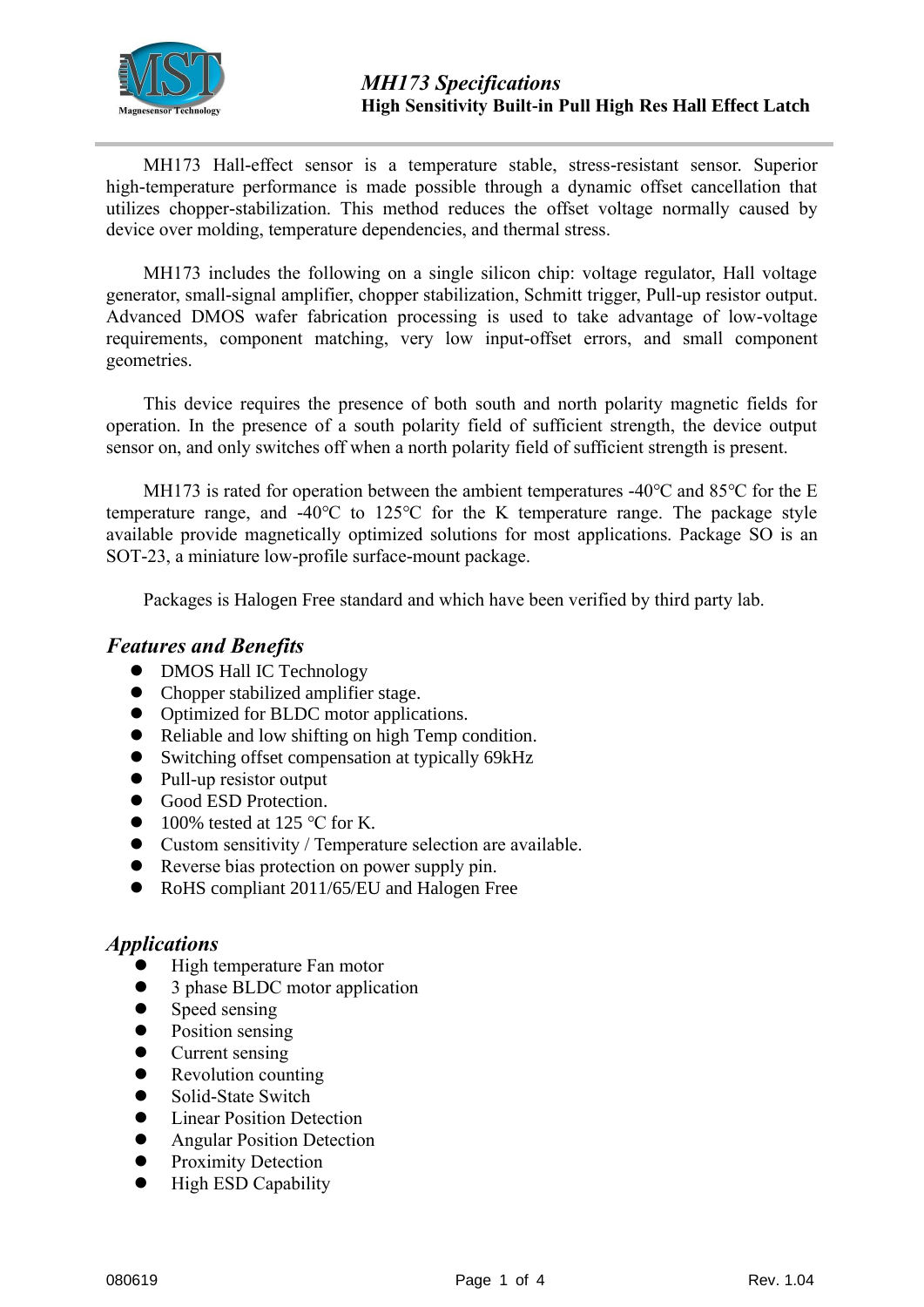



| Part No. | <b>Temperature Suffix</b>                      | <b>Package Type</b> |  |
|----------|------------------------------------------------|---------------------|--|
| MH173KSO | K (-40 <sup>o</sup> C to + 125 <sup>o</sup> C) | $SO (SOT-23)$       |  |
| MH173ESO | E (-40 <sup>o</sup> C to + 85 <sup>o</sup> C)  | $SO (SOT-23)$       |  |

## *Functional Diagram*

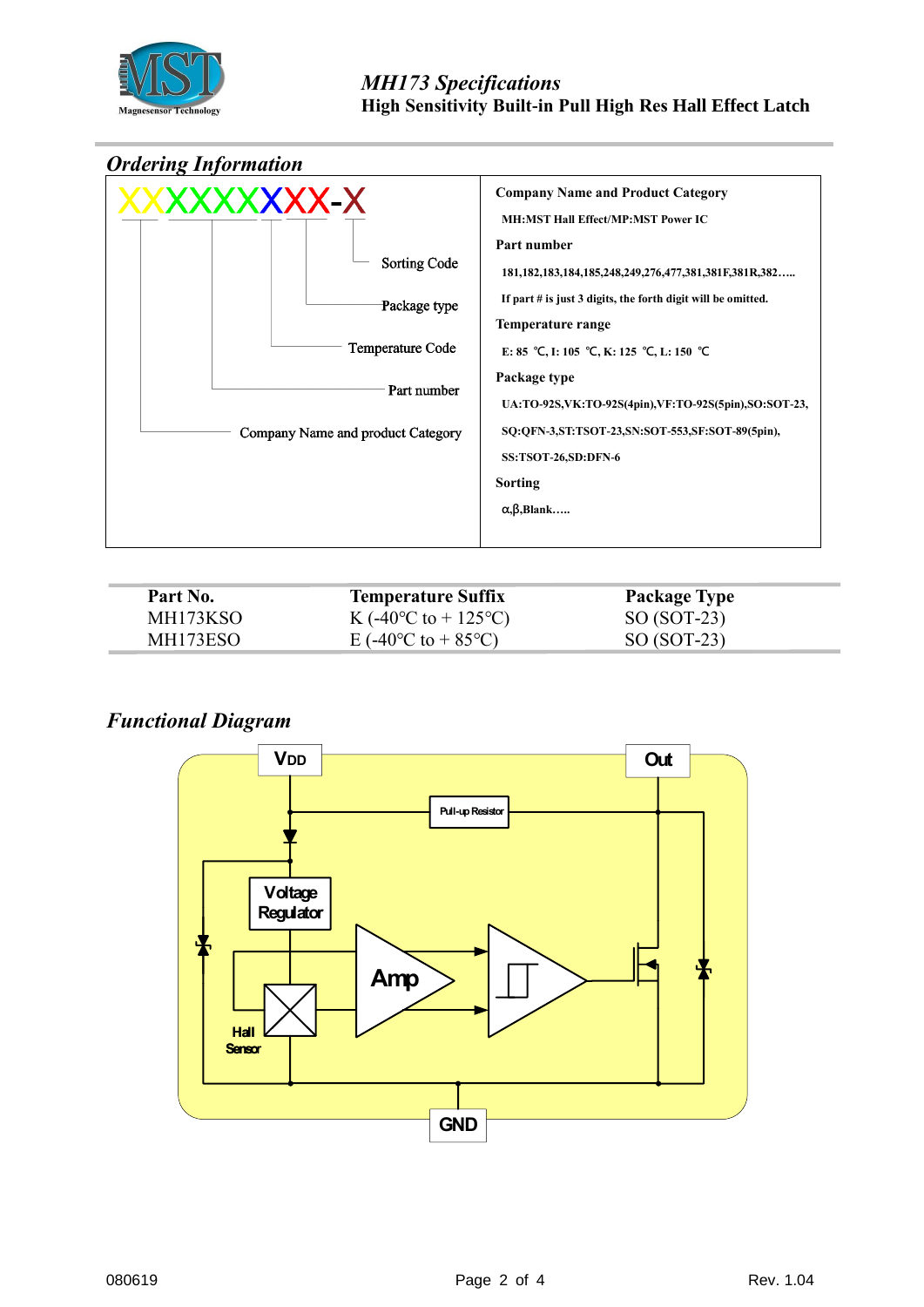

# *Absolute Maximum Ratings At (Ta=25*℃)

| <b>Characteristics</b>                              | <b>Values</b>   | Unit            |                |
|-----------------------------------------------------|-----------------|-----------------|----------------|
| Supply voltage, ( <i>VDD</i> )                      | 28              |                 |                |
| Output Voltage, (Vout)                              | 28              | V               |                |
| Reverse Voltage, (VDD / Vout)                       | $-0.3$          |                 |                |
| Output current, (ISINK)                             | 25              | mA              |                |
|                                                     | "E"<br>Class    | $-40 \sim +85$  | °C             |
| <b>Operating Temperature Range, (TA)</b>            | "K"<br>Class    | $-40 \sim +125$ | $\mathrm{C}$   |
| Storage temperature range, $(Ts)$                   | $-65$ to $+150$ | $\rm ^{\circ}C$ |                |
| Maximum Junction Temp, $(TJ)$                       | 150             | $\rm ^{\circ}C$ |                |
| <b>Thermal Resistance</b>                           | $\Theta$ JA) SO | 543             | $\mathrm{C/W}$ |
|                                                     | $\theta$ JC) SO | 410             | $\mathrm{C/W}$ |
| Package Power Dissipation, $(P_D)$<br><sub>SO</sub> |                 | 230             | mW             |

*Note: Do not apply reverse voltage to*  $V_{DD}$  *and*  $V_{OUT}$  *Pin, It may be caused for Miss function or damaged device.* 

# *Electrical Specifications*

| DC Operating Parameters : $T_A = +25 \text{ °C}$ , $V_{DD} = 12V$ |                                   |                |            |            |              |  |  |  |
|-------------------------------------------------------------------|-----------------------------------|----------------|------------|------------|--------------|--|--|--|
| <b>Parameters</b>                                                 | <b>Test Conditions</b>            | Min            | <b>Typ</b> | <b>Max</b> | <b>Units</b> |  |  |  |
| Supply Voltage, $(V_{DD})$                                        | Operating                         | 2.5            |            | 26         | V            |  |  |  |
| Supply Current, $(I_{DD})$                                        | B < B <sub>OP</sub>               |                | 3.0        | 5.0        | mA           |  |  |  |
| Output Saturation Voltage, (Vsat)                                 | $B>B$ <sub>OP</sub>               |                |            | 400.0      | mV           |  |  |  |
| Output Leakage Current, ( <i>I<sub>off</sub></i> )                | $I$ OFF $B < BRP$ , $V$ OUT = 12V |                |            | 10.0       | uA           |  |  |  |
| Output Rise Time, $(T_R)$                                         | $RL=1.1K\Omega$ , CL = 20pF       |                |            | 0.45       | uS           |  |  |  |
| Output Fall Time, $(T_F)$                                         | $RL=820\Omega$ ; CL = 20pF        |                |            | 0.45       | uS           |  |  |  |
| Electro-Static Discharge                                          | <b>HBM</b>                        | $\overline{4}$ |            |            | KV           |  |  |  |
| Operate Point, (BOP)                                              | SO.                               | 5              |            | 60         | <b>GS</b>    |  |  |  |
| Release Point, (BRP)                                              | SO.                               | $-60$          |            | $-5$       | <b>GS</b>    |  |  |  |
| Hysteresis, (BHYS)                                                | <b>BOP - BRPI</b>                 |                | 60         |            | <b>GS</b>    |  |  |  |

# *Typical application circuit*